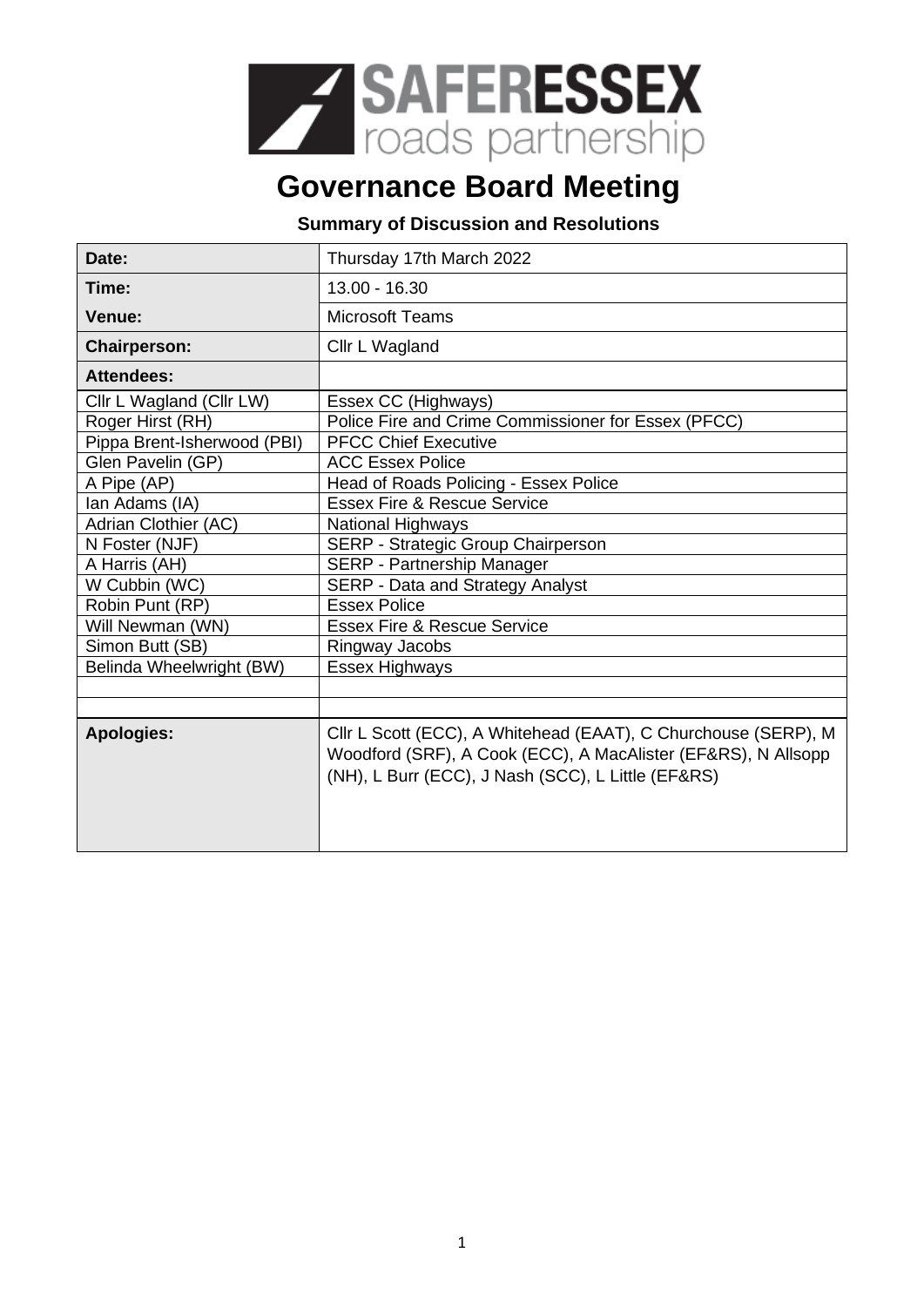| <b>Item</b><br><b>No</b> | <b>Discussion and Resolution</b>                                                                                                                                                                                                                                                                                                                                                                                                                                                                                                                                                                                                                                                                                                                                                                                                                                                                                                                                                                                                                                                                                                                                                                                                                                                                                                                                                                                                                                                                                                                                                                                                                                                                                                                                                                                                                                                                                                                                                                                                                                                                                                                                                                                                                                                                                                                                                                                                                                                                                                                                                                                                                                                                                                                                   | <b>Action</b><br>Owner |
|--------------------------|--------------------------------------------------------------------------------------------------------------------------------------------------------------------------------------------------------------------------------------------------------------------------------------------------------------------------------------------------------------------------------------------------------------------------------------------------------------------------------------------------------------------------------------------------------------------------------------------------------------------------------------------------------------------------------------------------------------------------------------------------------------------------------------------------------------------------------------------------------------------------------------------------------------------------------------------------------------------------------------------------------------------------------------------------------------------------------------------------------------------------------------------------------------------------------------------------------------------------------------------------------------------------------------------------------------------------------------------------------------------------------------------------------------------------------------------------------------------------------------------------------------------------------------------------------------------------------------------------------------------------------------------------------------------------------------------------------------------------------------------------------------------------------------------------------------------------------------------------------------------------------------------------------------------------------------------------------------------------------------------------------------------------------------------------------------------------------------------------------------------------------------------------------------------------------------------------------------------------------------------------------------------------------------------------------------------------------------------------------------------------------------------------------------------------------------------------------------------------------------------------------------------------------------------------------------------------------------------------------------------------------------------------------------------------------------------------------------------------------------------------------------------|------------------------|
| $\mathbf{1}$             | <b>Welcome, introductions and apologies:</b>                                                                                                                                                                                                                                                                                                                                                                                                                                                                                                                                                                                                                                                                                                                                                                                                                                                                                                                                                                                                                                                                                                                                                                                                                                                                                                                                                                                                                                                                                                                                                                                                                                                                                                                                                                                                                                                                                                                                                                                                                                                                                                                                                                                                                                                                                                                                                                                                                                                                                                                                                                                                                                                                                                                       |                        |
|                          | Cllr Wagland welcomed everyone, and introductions were made. Apologies<br>recorded above.                                                                                                                                                                                                                                                                                                                                                                                                                                                                                                                                                                                                                                                                                                                                                                                                                                                                                                                                                                                                                                                                                                                                                                                                                                                                                                                                                                                                                                                                                                                                                                                                                                                                                                                                                                                                                                                                                                                                                                                                                                                                                                                                                                                                                                                                                                                                                                                                                                                                                                                                                                                                                                                                          |                        |
| $\mathbf{2}$             | Review of previous SERP Governance Board Meeting Minutes (held<br>24/01/22) and approval for publication on SERP website and Strategic<br>Group Meeting verbal update from 11/01/221:                                                                                                                                                                                                                                                                                                                                                                                                                                                                                                                                                                                                                                                                                                                                                                                                                                                                                                                                                                                                                                                                                                                                                                                                                                                                                                                                                                                                                                                                                                                                                                                                                                                                                                                                                                                                                                                                                                                                                                                                                                                                                                                                                                                                                                                                                                                                                                                                                                                                                                                                                                              |                        |
|                          | Decision: The minutes of the Governance Board meeting held on<br>24/01/22 were approved for publication on the website.                                                                                                                                                                                                                                                                                                                                                                                                                                                                                                                                                                                                                                                                                                                                                                                                                                                                                                                                                                                                                                                                                                                                                                                                                                                                                                                                                                                                                                                                                                                                                                                                                                                                                                                                                                                                                                                                                                                                                                                                                                                                                                                                                                                                                                                                                                                                                                                                                                                                                                                                                                                                                                            |                        |
| $\mathbf{3}$             | Data Update:<br>WC referred to SERP Dashboard - Almost complete 2021 data, final<br>checking from DfT (Department for Transport) to remove private road and<br>any collisions not in Essex area. KPI currently 787 KSI (Killed or Seriously<br>Injured) and 784 recorded. Reduction on previous years apart from 2020<br>during the Covid pandemic, also early 2021 saw reduced numbers. July and<br>November 2021 had random spikes. Road user trends saw reduction for KSI<br>casualties in cars and P2W. Pedestrian and cyclists show no changes,<br>however commercial vehicle KSI have increased. Behaviour in vehicles can<br>be shown in dashboard. New Causation Factors for STATS19 will be<br>released by DfT soon.<br>Cllr W asked about age range of casualties. Post covid marks different age<br>groups, under 16 for pedestrians, 16-25 and 26-35 for cars, Commercial<br>vehicles show more middle age are vulnerable. Cyclists are higher risk under<br>16 and middle-aged riders due to volume.<br>RH asked how using a mobile phone would be categorised. This would be<br>hard to establish but covered in 'observation'. Would only be established<br>forensically if collision was fatal.<br>WN asked where E scooter is recorded, this is in 'Other vehicle'. In new<br>STATS19 more vehicle categories, this would be listed under Powered<br>Personal vehicle or something similar.<br>Concerns with electric vehicles (EV) having increase in collisions due to lack<br>of engine noise, no research has been carried out involving EV and<br>pedestrian as not many EV's out on the roads. SB advised this should be<br>kept under review as could increase collision figures.<br>Analysis is complicated as hybrid vehicle runs both EV and combustion<br>engine. US considering legislation later this year for EV to make noise up to<br>18.5mph.<br>CIIr W wondered whether this could be retrofitted to existing EV.<br>Spotlight on Fatal: Item for further discussion<br>WC showed example from 19/01/2022 - Female passenger died after car<br>collided with a tree and matched this with a closed/completed collision from<br>2016 in which a driver died following collision with a tree. RH talked about<br>incident in Brentwood on a minor bend in road where collision with a tree<br>resulted in fatal injury.<br>Action: Suggest that we could encourage education to look at school<br>physics curriculum to include scale of force a collision can have to<br>human body.<br>Speed can be measured but terms of distraction hard to pin down. If speed<br>reduced, drivers have more time to react.<br>NF - Balance to have safe system in place so when mistake is made through<br>human error there is no fatality. | <b>NF</b>              |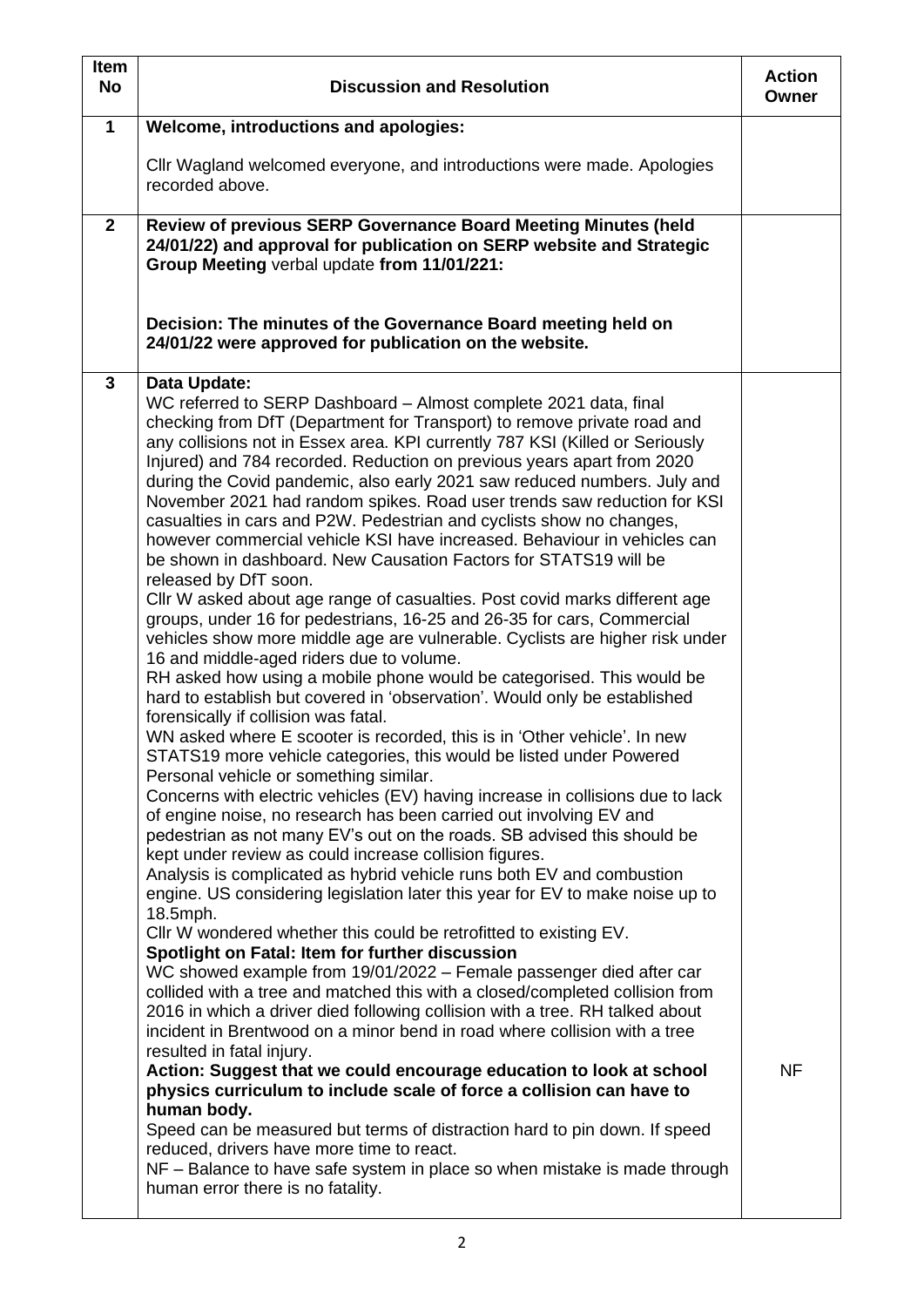|   | CIIr W some areas are densely populated with trees with ECC responsible for<br>tree planting initiative, concern that highways teams not involved in<br>placement and planting.<br>Kerbs have been put in in some parishes to stop lorries driving up and<br>damaging grass verge, but these will create forces on cars if they clip with<br>front wheel.<br>WC showed app where kinetic energy force shown in bananas. Cllr W asked<br>for this to be circulated in the group.                                                                                                                                                                                                                                                                                                                                                                                                                                                                                                                                                                                                                | <b>WC</b> |
|---|------------------------------------------------------------------------------------------------------------------------------------------------------------------------------------------------------------------------------------------------------------------------------------------------------------------------------------------------------------------------------------------------------------------------------------------------------------------------------------------------------------------------------------------------------------------------------------------------------------------------------------------------------------------------------------------------------------------------------------------------------------------------------------------------------------------------------------------------------------------------------------------------------------------------------------------------------------------------------------------------------------------------------------------------------------------------------------------------|-----------|
| 4 | <b>Financial and NDORS Update:</b>                                                                                                                                                                                                                                                                                                                                                                                                                                                                                                                                                                                                                                                                                                                                                                                                                                                                                                                                                                                                                                                             |           |
|   | AH confirmed that SERP is in a good financial position. Cllr LW recorded her<br>thanks to AH for all his hard work and for leaving SERP in a solid position.                                                                                                                                                                                                                                                                                                                                                                                                                                                                                                                                                                                                                                                                                                                                                                                                                                                                                                                                   |           |
|   | There has been a 74% increase in course bookings due to a new national<br>system in September 2021. This is due to the availability of our courses. We<br>are now receiving an average of 2019 course bookings per week.                                                                                                                                                                                                                                                                                                                                                                                                                                                                                                                                                                                                                                                                                                                                                                                                                                                                       |           |
|   | The proposed budget for next year is £884,043; this will give £299,043 for<br>Activity B and £400,000 for additional roads policing for Activity A and a<br>further £185,000 in Activity A that is already committed.                                                                                                                                                                                                                                                                                                                                                                                                                                                                                                                                                                                                                                                                                                                                                                                                                                                                          |           |
|   | NDORS administration team has increased to 15 FTEs.<br>$\bullet$<br>AP agreed level of NIPs 102,000 per year projection.<br>$\bullet$<br>9,000 clients have attended a venue-based course since July (50,000<br>$\bullet$<br>online) and courses are booking as they are released.<br>Legislation due to be signed off by Royal assent that will enable course<br>$\bullet$<br>fees to include a levy which are currently set on a cost recovery only<br>basis. What this means in reality for course fees and cost recovery will not<br>be known until the statutes are released. It was agreed that attracting<br>clients to the education route should remain a priority for the safety and<br>lower re-offending benefits compared to other offence disposals, and<br>there should not be a financial incentive for clients to decline the offer of<br>an NDORS course. EP/SERP to consider carefully as attract clients from<br>around the country and need to be competitively priced with other<br>organisations.<br>Any additional funds will be invested in road safety.<br>$\bullet$ |           |
|   | Action: SERP to explore whether there is potential to offer course fee<br>discounts to clients who might otherwise be unable to afford the course<br>option<br>Decision: The Board approved the 22/23 Financial plan                                                                                                                                                                                                                                                                                                                                                                                                                                                                                                                                                                                                                                                                                                                                                                                                                                                                           | <b>NF</b> |
| 5 | Activity delivery Schedule and Communications Plan (for approval)<br>This had been circulated with agenda.<br>Activity A - Enforcement for 2022/23 up to £585,000.<br>Activity B - Summary of Education and Engagement activities £299,043.43<br>activities planned. With Covid restrictions now eased more investment in this<br>area.<br>Activities within Act A and Act B may be supported by separate bids for<br>additional funding throughout 2022/23<br>NF reassured Cllr W and RH that young pedestrians have targeted theatre<br>education tools to deliver information.<br>P2W review will be considered by Strategic group before next Board meeting<br>but some outcomes already incorporated not Delivery plan. More work with<br>young P2W identified, AM is looking at additional pilot scheme for Gig                                                                                                                                                                                                                                                                          |           |
|   | economy riders (Just Eat, Uber Eats etc) and van drivers.                                                                                                                                                                                                                                                                                                                                                                                                                                                                                                                                                                                                                                                                                                                                                                                                                                                                                                                                                                                                                                      |           |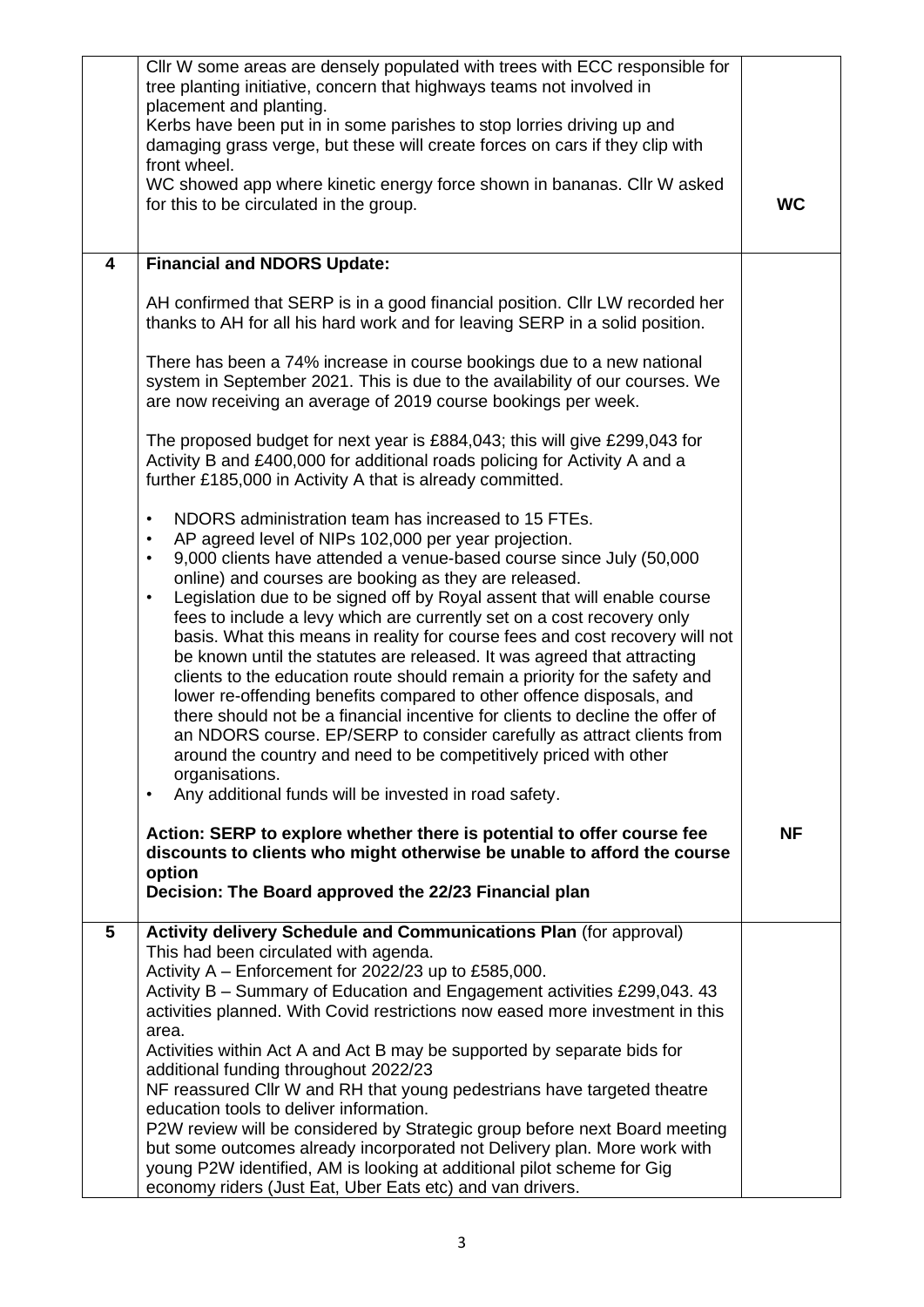|                | Street Spirit campaign is back. Increased number of Vision Zero Action Days<br>(formerly SAT days) to 30 from 24.<br>SERP delivering VZ campaign event at Lakeside, Thurrock on 20 <sup>th</sup> and 21 <sup>st</sup><br>August.<br>RH would like to assist in any way. Encourage conversation with Business-to-<br>Business address model education plan.<br>NF National Highways fund business liaison role but still not enough<br>engagement from businesses.<br>Comms Plan<br>RP High level of engagement on M25. Drug driver overtook unmarked police<br>vehicle at over 100mph.<br>Scope for social media activity corporate responsibility<br>Evaluation, metrics reach and engagement, conversations are good,<br>behaviour change.<br>NF - Sentiment change. Link up with other areas for joint survey for baseline<br>for messaging. Performance indicators.<br>GP Liked idea of sentiment change for road users, continue to build $3rd$ party<br>endorsement and promote what we do. |              |
|----------------|---------------------------------------------------------------------------------------------------------------------------------------------------------------------------------------------------------------------------------------------------------------------------------------------------------------------------------------------------------------------------------------------------------------------------------------------------------------------------------------------------------------------------------------------------------------------------------------------------------------------------------------------------------------------------------------------------------------------------------------------------------------------------------------------------------------------------------------------------------------------------------------------------------------------------------------------------------------------------------------------------|--------------|
|                | Decision: Activity DS and Comms plan approved                                                                                                                                                                                                                                                                                                                                                                                                                                                                                                                                                                                                                                                                                                                                                                                                                                                                                                                                                     |              |
| 6              | Vision Zero revised draft Strategy following engagement:                                                                                                                                                                                                                                                                                                                                                                                                                                                                                                                                                                                                                                                                                                                                                                                                                                                                                                                                          |              |
|                | The revised draft Vision Zero strategy had been circulated with the agenda.<br>All comments were welcomed but the focus of discussion was on the<br>strategic actions and the highlighted paragraphs.                                                                                                                                                                                                                                                                                                                                                                                                                                                                                                                                                                                                                                                                                                                                                                                             |              |
|                | Reflected changes in summary document                                                                                                                                                                                                                                                                                                                                                                                                                                                                                                                                                                                                                                                                                                                                                                                                                                                                                                                                                             |              |
|                |                                                                                                                                                                                                                                                                                                                                                                                                                                                                                                                                                                                                                                                                                                                                                                                                                                                                                                                                                                                                   | <b>WC/CC</b> |
|                | Action: Suitable front cover picture to be chosen                                                                                                                                                                                                                                                                                                                                                                                                                                                                                                                                                                                                                                                                                                                                                                                                                                                                                                                                                 |              |
|                | Updated logo received from AM for EF&RS Southend City Council not<br>revised new logo so change wording to reflect city status<br>Powerful tool with strong message<br>Cllr W looked forward to seeing the finished document and thanked everyone<br>for their hard work and contributions.                                                                                                                                                                                                                                                                                                                                                                                                                                                                                                                                                                                                                                                                                                       |              |
|                | Decision: Vision Zero document approved for publication                                                                                                                                                                                                                                                                                                                                                                                                                                                                                                                                                                                                                                                                                                                                                                                                                                                                                                                                           |              |
| $\overline{7}$ | <b>Relocation update:</b>                                                                                                                                                                                                                                                                                                                                                                                                                                                                                                                                                                                                                                                                                                                                                                                                                                                                                                                                                                         |              |
|                | GP advised Essex Police Estate Board chose option B - some complexities<br>relate to maintain environment for printing and production of NIPs. SERP<br>team to be static to maintain camera and mailing system. More work on IT<br>and bandwidth required for agile working.                                                                                                                                                                                                                                                                                                                                                                                                                                                                                                                                                                                                                                                                                                                      |              |
|                | GP to review costings for Police to make informed decision on preferred<br>option                                                                                                                                                                                                                                                                                                                                                                                                                                                                                                                                                                                                                                                                                                                                                                                                                                                                                                                 |              |
|                | CIIr W advised that to have a successful organisation, its relocated operations<br>need to incentivise the team and present an attractive option to all.                                                                                                                                                                                                                                                                                                                                                                                                                                                                                                                                                                                                                                                                                                                                                                                                                                          |              |
| 8              | Early retirement of Partnership Manager (for information and explanation<br>of business continuity)                                                                                                                                                                                                                                                                                                                                                                                                                                                                                                                                                                                                                                                                                                                                                                                                                                                                                               |              |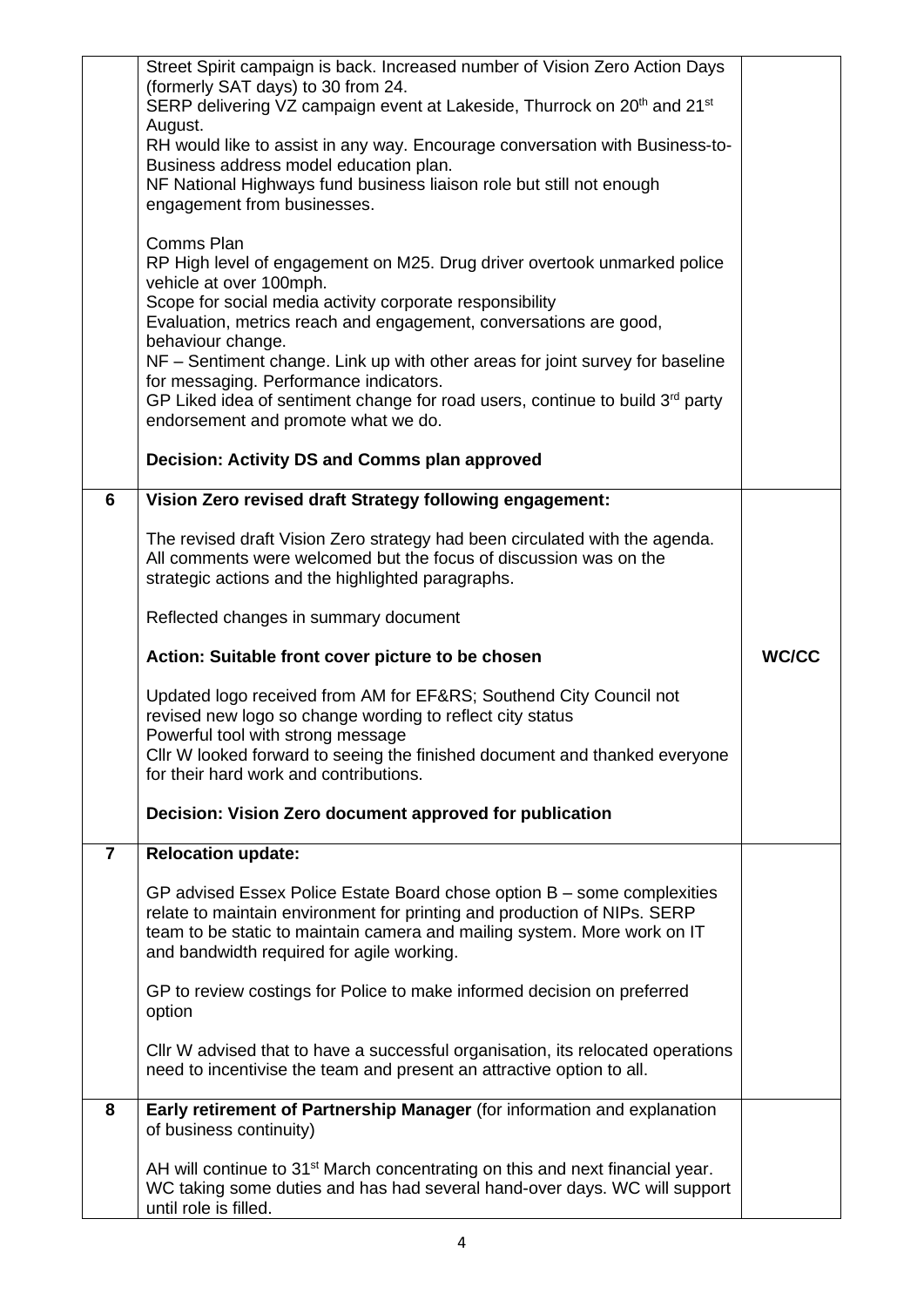|    | Cllr W thanked AH for his role in SERP after 22 years.<br>GP thanked AH on behalf of EP, particularly for being very communicative<br>and supportive.                                                                                                                                                                                                                                                                                                                                                                                                                                                                                                                                                                                                                                                                                                                                                                                                                                                                                                                                                                                                                                                  |  |
|----|--------------------------------------------------------------------------------------------------------------------------------------------------------------------------------------------------------------------------------------------------------------------------------------------------------------------------------------------------------------------------------------------------------------------------------------------------------------------------------------------------------------------------------------------------------------------------------------------------------------------------------------------------------------------------------------------------------------------------------------------------------------------------------------------------------------------------------------------------------------------------------------------------------------------------------------------------------------------------------------------------------------------------------------------------------------------------------------------------------------------------------------------------------------------------------------------------------|--|
|    | Data analysis projects for WC on hold for now as he cannot undertake both<br>roles.                                                                                                                                                                                                                                                                                                                                                                                                                                                                                                                                                                                                                                                                                                                                                                                                                                                                                                                                                                                                                                                                                                                    |  |
| 9  | LGE Vision Zero Challenge (update for information)                                                                                                                                                                                                                                                                                                                                                                                                                                                                                                                                                                                                                                                                                                                                                                                                                                                                                                                                                                                                                                                                                                                                                     |  |
|    | Rick Hylton confirmed as sponsor. AM and NJF will support.                                                                                                                                                                                                                                                                                                                                                                                                                                                                                                                                                                                                                                                                                                                                                                                                                                                                                                                                                                                                                                                                                                                                             |  |
| 10 | <b>Partner Updates and Questions on Partner Updates:</b>                                                                                                                                                                                                                                                                                                                                                                                                                                                                                                                                                                                                                                                                                                                                                                                                                                                                                                                                                                                                                                                                                                                                               |  |
|    | <b>Essex Police:</b>                                                                                                                                                                                                                                                                                                                                                                                                                                                                                                                                                                                                                                                                                                                                                                                                                                                                                                                                                                                                                                                                                                                                                                                   |  |
|    | Developing EP issue - Just Stop Oil (new form of Insulate Britain) potential<br>$\bullet$<br>protest from 22 <sup>nd</sup> March. Intention is nonviolent protest action.<br>GP is Gold and regional lead. Challenges to road congestion on SRN<br>$\bullet$                                                                                                                                                                                                                                                                                                                                                                                                                                                                                                                                                                                                                                                                                                                                                                                                                                                                                                                                           |  |
|    | ECFRS update:                                                                                                                                                                                                                                                                                                                                                                                                                                                                                                                                                                                                                                                                                                                                                                                                                                                                                                                                                                                                                                                                                                                                                                                          |  |
|    | The Road Safety Team continues to support internal teams in the<br>$\bullet$<br>refreshment of the Managing Occupational Road Risk (MORR) policy,<br>communications around in cab safety and consideration of DfBB.<br>ECFRS fully supported the Traffic Control Clearance Group Meeting,<br>$\bullet$<br>chaired by G Middleton and included L Burr. Thematic groups will now be<br>set up including Agency responsibilities, Comms, safe systems and<br>debrief / learning. Note* - the innovation in the post collision response<br>pillar will not be in attendance times, but in what they do when they get<br>there.<br>We continue to work with wider internal departments to support the wider<br>$\bullet$                                                                                                                                                                                                                                                                                                                                                                                                                                                                                    |  |
|    | work of extrication / education – improve efficiency of patient extrication,<br>specifically where there is a lower risk of spinal injury.<br>We continue to develop our work around safer vehicles, particularly with<br>$\bullet$<br>electrification - Audi are offering the opportunity for Fire Fighters to attend<br>awareness sessions on electric vehicles. Their facilities are state of the<br>art and their technicians are qualified to the highest levels.<br>We continue to support the OPFCC in the planning of their prevention<br>$\bullet$<br>conference and the VZ workshop is being planned.<br>We have invested our internal budget in a refreshment of VR headsets,<br>$\bullet$<br>and investment in our FireBike activity.<br>We continue to attend Social Value events organised by Essex Partners,<br>$\bullet$<br>to lift consideration of road safety / Driving for Better Business (DfBB) in<br>contractual decisions.<br>It would be worth the Board noting that the Essex Comms Group is<br>$\bullet$<br>committing to the hashtag #StaySafeEssex in a number of preventions<br>workstreams and I have asked our comms to include it as a way of<br>boosting #VisionZero |  |
|    | Partnership Activity:<br>ECC Commissioned IRAP (International Road Assessment Programme)<br>work on A414, report due next week, implications on safety and risk<br>assessment.<br>Local highway panel for Community Speed Watch introduction with Vision<br>$\bullet$<br>Zero, encourage safe system approach with scheme.<br>Safety outside Schools - Pilot scheme being developed, led by the<br>$\bullet$<br>SERP, to involve the school in the activity outside their school. Police will<br>support the school crossing patrol, (3 sites have high level of incidents<br>recorded using body worn camera footage), ECC team will deliver<br>reception and year 5 interventions, parking partnerships will be asked to                                                                                                                                                                                                                                                                                                                                                                                                                                                                             |  |